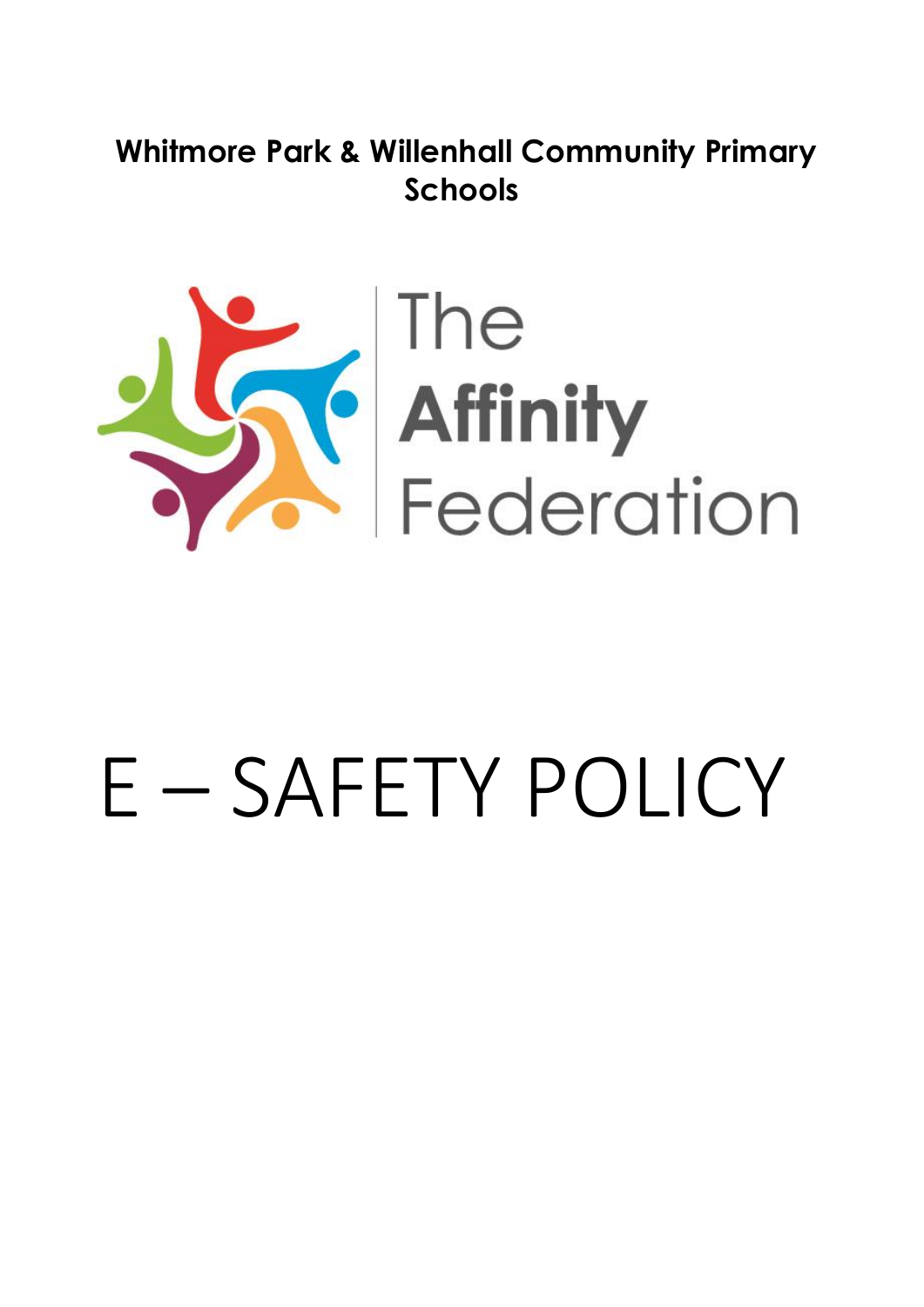## **E-Safety Policy**

## **Schedule for Development / Monitoring / Review**

| This e-safety policy was approved by the Federated<br><b>Governing Body on:</b>                                                                                                                                                                                  | 14/03/2016                        |
|------------------------------------------------------------------------------------------------------------------------------------------------------------------------------------------------------------------------------------------------------------------|-----------------------------------|
| The implementation of this e-safety policy will be monitored<br>by the:                                                                                                                                                                                          | Jacqueline McGibney E-Safety Lead |
| Monitoring will take place at regular intervals:                                                                                                                                                                                                                 | at least once a year              |
| The Federated Governing Body will receive a report on the<br>implementation of the e-safety policy generated by the<br>monitoring group (which will include anonymous details of e-<br>safety incidents) at regular intervals:                                   | to be at least once a year        |
| The E-Safety Policy will be reviewed annually, or more<br>regularly in the light of any significant new developments in the<br>use of the technologies, new threats to e-safety or incidents<br>that have taken place. The next anticipated review date will be: | April 2017                        |
| Should serious e-safety incidents take place, the following<br>external persons / agencies should be informed:                                                                                                                                                   | LA Safeguarding Officer, Police   |

The school will monitor the impact of the policy using:

- *Logs of reported incidents*
- *Surveys / questionnaires of*
	- **•** *pupils*
	- **•** parents / carers
	- **•** *staff*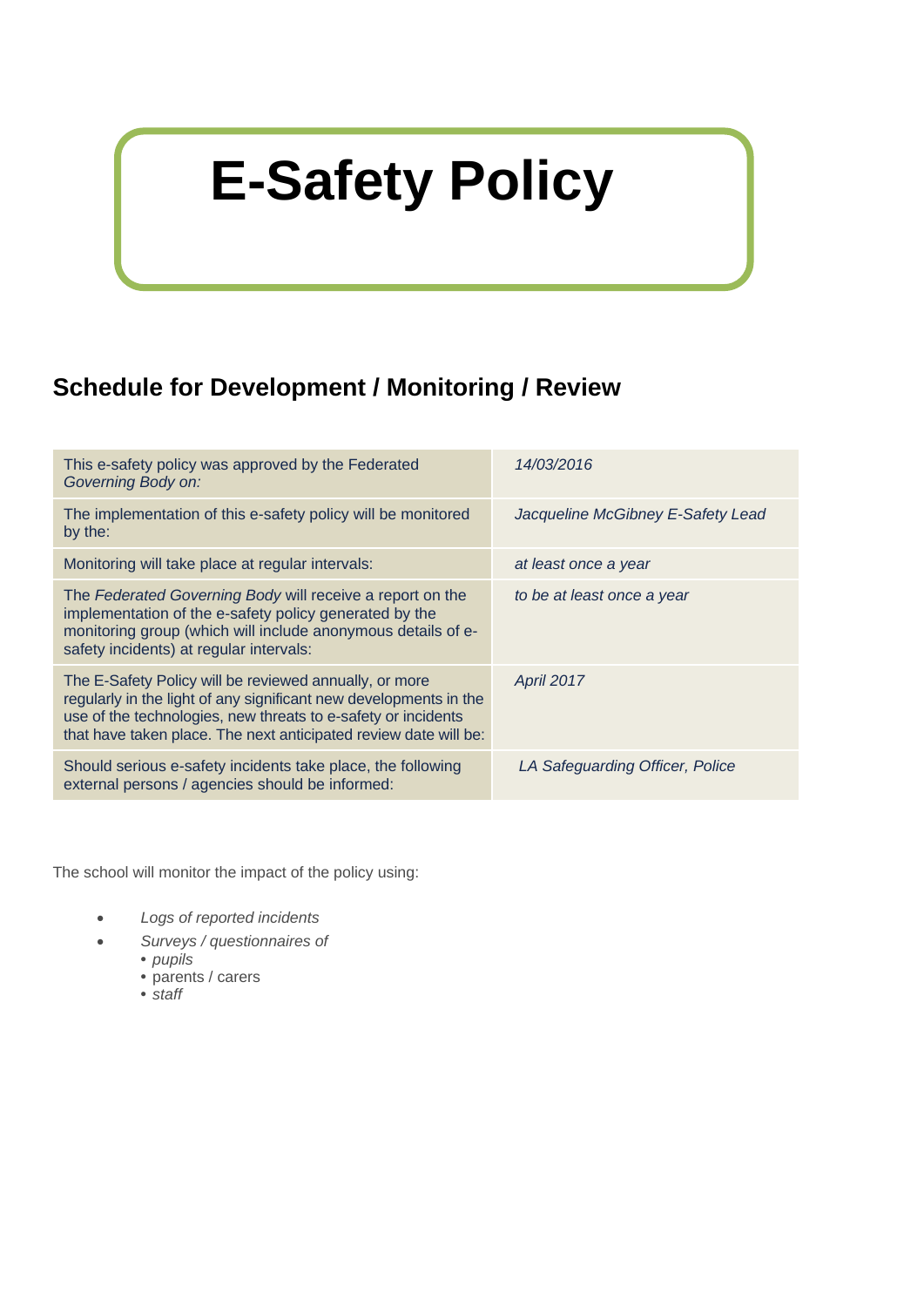#### Scope of the Policy

This policy applies to all members of the school community (including staff, pupils, volunteers, parents / carers, visitors, community users) who have access to and are users of school ICT systems, both in and out of the school.

The Education and Inspections Act 2006 empowers Head teachers to such extent as is reasonable, to regulate the behaviour of pupils when they are off the school site and empowers members of staff to impose disciplinary penalties for inappropriate behaviour. This is pertinent to incidents of cyber-bullying, or other e-safety incidents covered by this policy, which may take place outside of the school, but is linked to membership of the school. The 2011 Education Act increased these powers with regard to the searching for and of electronic devices and the deletion of data. In the case of both acts, action can only be taken over issues covered by the published Behaviour Policy.

The school will deal with such incidents within this policy and associated behaviour and anti-bullying policies and will, where known, inform parents / carers of incidents of inappropriate e-safety behaviour that take place out of school.

#### Roles and Responsibilities

The following section outlines the e-safety roles and responsibilities of individuals and groups within the school:

#### Governors:

Governors are responsible for the approval of the E-Safety Policy and for reviewing the effectiveness of the policy. This will be carried out by the Sub Committee receiving regular information about e-safety incidents and monitoring reports. A member of the Governing Body has taken on the role of E-Safety Governor. The role of the E-Safety Governor will include:

- regular meetings with the E-Safety Coordinator
- regular monitoring of e-safety incident logs
- regular monitoring of filtering / change control logs
- reporting to relevant Governors / Board / committee / meeting

#### Headteacher and Senior Leaders:

- The Head teacher has a duty of care for ensuring the safety (including e-safety) of members of the school community
- The Head teacher and (at least) another member of the Senior Leadership Team / Senior Management Team should be aware of the procedures to be followed in the event of a serious esafety allegation being made against a member of staff.
- The Head teacher is responsible for ensuring that the E-Safety Coordinator and other relevant staff receive suitable training to enable them to carry out their e-safety roles and to train other colleagues, as relevant.
- The Head teacher will ensure that there is a system in place to allow for monitoring and support of those in school who carry out the internal e-safety monitoring role. This is to provide a safety net and also support to those colleagues who take on important monitoring roles.
- The Senior Leadership Team will receive regular monitoring reports from the E-Safety Co-ordinator.

#### E-Safety Coordinator:

- leads the e-safety committee
- takes day to day responsibility for e-safety issues and has a leading role in establishing and reviewing the school e-safety policies / documents
- ensures that all staff are aware of the procedures that need to be followed in the event of an e-safety incident taking place.
- provides training and advice for staff
- liaises with the Local Authority / relevant body
- liaises with school technical staff
- receives reports of e-safety incidents and creates a log of incidents to inform future e-safety developments,
- meets regularly with E-Safety Governor to discuss current issues, review incident logs and filtering / change control logs
- attends relevant meeting / committee of Governors
- reports regularly to Senior Leadership Team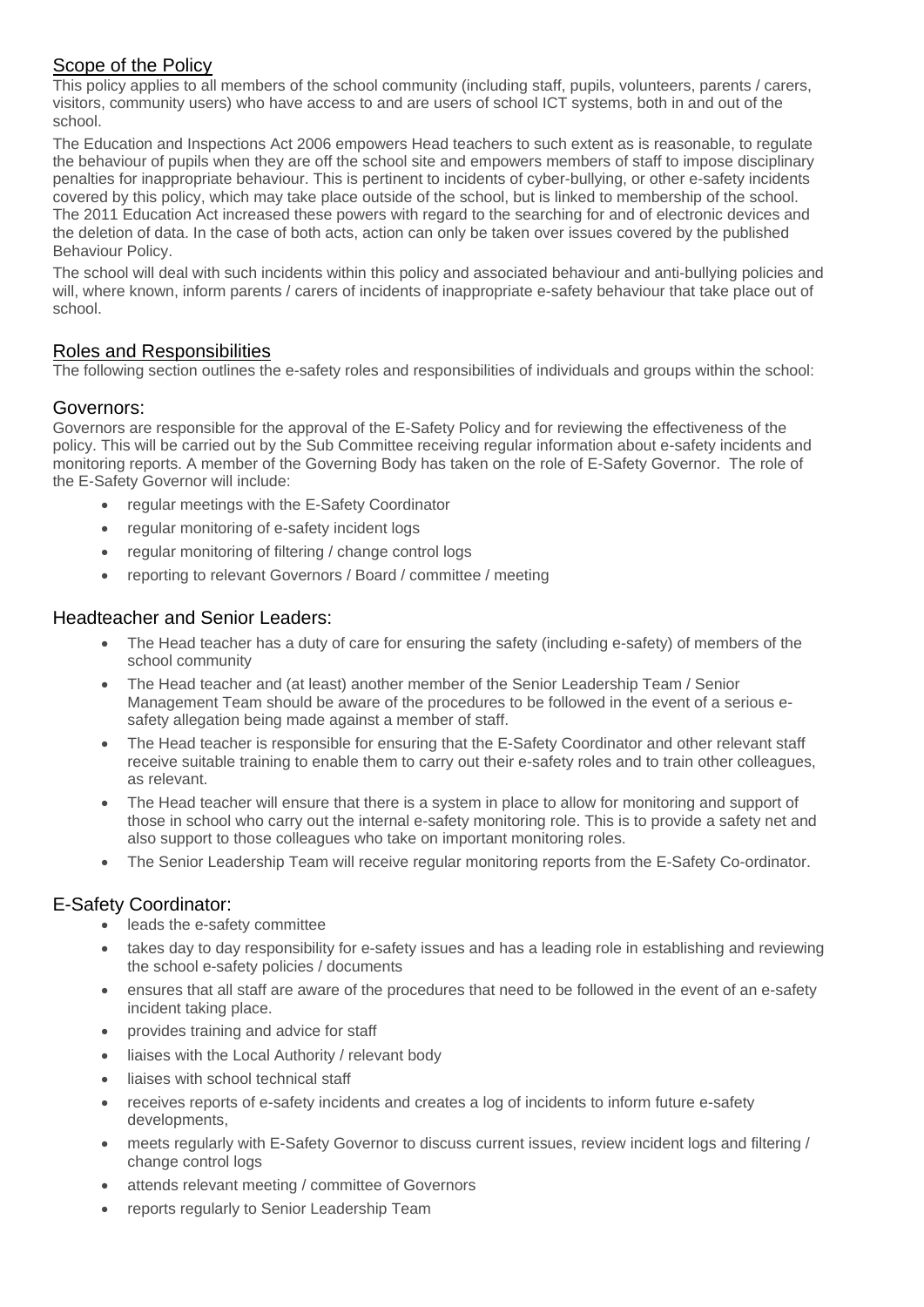#### Network Manager /IT Consultant:

The Network Manager and IT Consultant are responsible for ensuring:

- that the school's technical infrastructure is secure and is not open to misuse or malicious attack
- that the school meets required e-safety technical requirements and any Local Authority quidance that may apply.
- that users may only access the networks and devices through a properly enforced password protection policy, in which passwords are regularly changed
- the filtering policy is applied and updated on a regular basis and that its implementation is not the sole responsibility of any single person
- that they keep up to date with e-safety technical information in order to effectively carry out their esafety role and to inform and update others as relevant
- that the use of the network / internet / remote access / email is regularly monitored in order that any misuse / attempted misuse can be reported to the Head teacher and E-Safety Coordinator for investigation / action / sanction

#### Teaching and Support Staff

are responsible for ensuring that:

- they have an up to date awareness of e-safety matters and of the current school e-safety policy and practices
- they have read, understood and signed the Staff Acceptable Use Policy / Agreement (AUP)
- they report any suspected misuse or problem to the Head teacher or E-Safety Coordinator for investigation / action / sanction
- all digital communications with pupils / parents / carers should be on a professional level and only carried out using official school systems
- e-safety issues are embedded in all aspects of the curriculum and other activities
- pupils understand and follow the e-safety and acceptable use policies
- pupils have a good understanding of research skills and the need to avoid plagiarism and uphold copyright regulations
- they monitor the use of digital technologies, mobile devices, cameras etc in lessons and other school activities (where allowed) and implement current policies with regard to these devices
- in lessons where internet use is pre-planned pupils should be guided to sites checked as suitable for their use and that processes are in place for dealing with any unsuitable material that is found in internet searches

#### Child Protection / Safeguarding Designated Person

should be trained in e-safety issues and be aware of the potential for serious child protection / safeguarding issues to arise from:

- sharing of personal data
- access to illegal / inappropriate materials
- inappropriate on-line contact with adults / strangers
- potential or actual incidents of grooming
- cyber-bullying

#### E-Safety Groups at Either School

The E-Safety Groups will provide a consultative group that has wide representation from the school community, with responsibility for issues regarding e-safety and the monitoring the e-safety policy including the impact of initiatives.

Members of the E-safety Group will assist the E-Safety Coordinator with:

- the production / review / monitoring of the school e-safety policy / documents.
- mapping and reviewing the e-safety curricular provision ensuring relevance, breadth and progression
- monitoring network / internet / incident logs
- consulting stakeholders including parents / carers and the pupils about the e-safety provision
- monitoring improvement actions identified through use of the 360 degree safe self review tool and ensuring all staff receive the necessary appropriate training to enable them to comply with the policy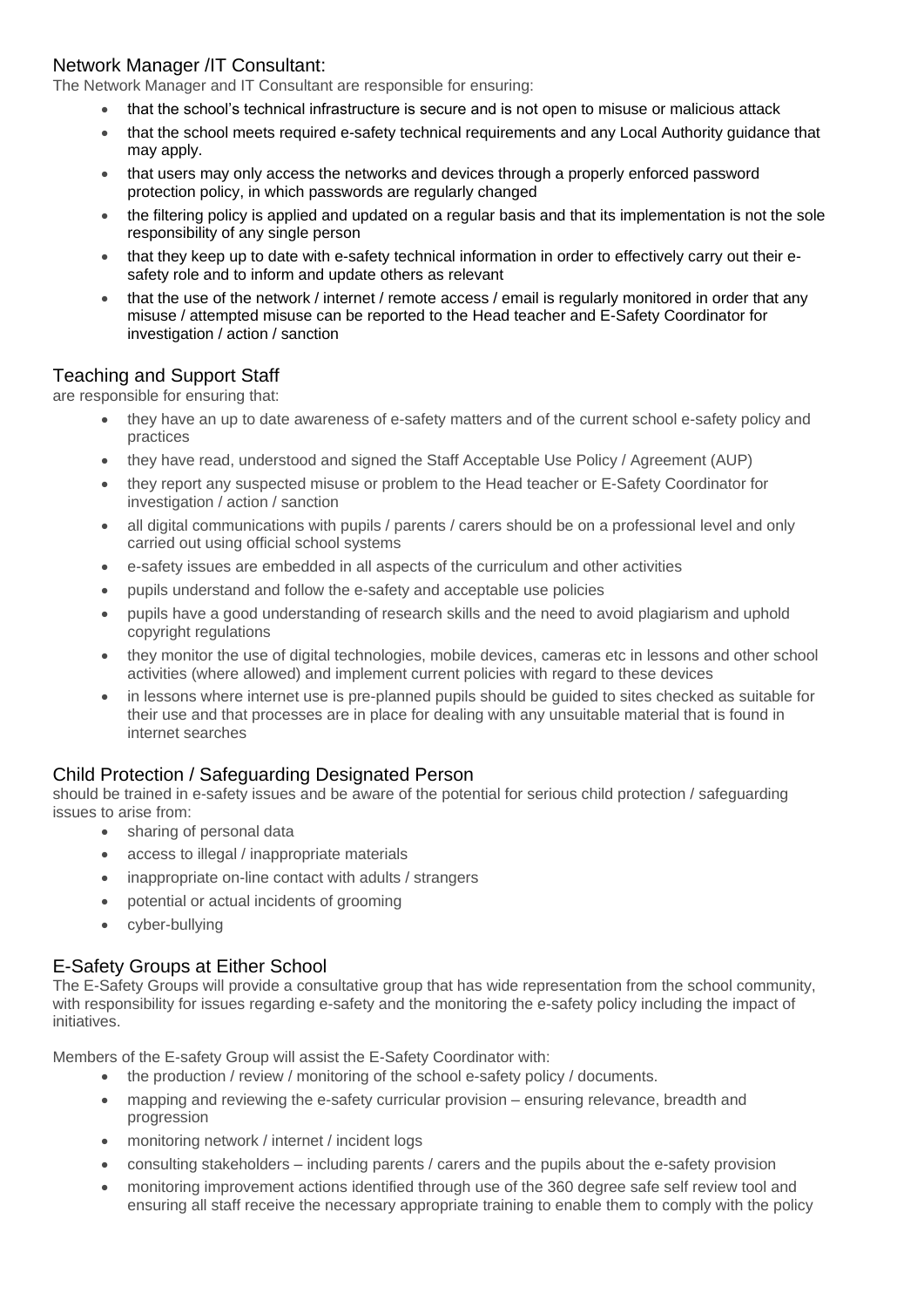#### Pupils:

- are responsible for using the school digital technology systems in accordance with the Pupil Acceptable Use Policy
- need to understand the importance of reporting abuse, misuse or access to inappropriate materials and know how to do so
- will be expected to know and understand policies on the use of mobile devices and digital cameras. They should also know and understand policies on the taking / use of images and on cyber-bullying.
- should understand the importance of adopting good e-safety practice when using digital technologies out of school and realise that the school's E-Safety Policy covers their actions out of school, if related to their membership of the school

#### Parents / Carers

Parents / Carers play a crucial role in ensuring that their children understand the need to use the internet / mobile devices in an appropriate way. The school will take every opportunity to help parents understand these issues through parents' evenings, newsletters, letters, website and information about national / local e-safety campaigns / literature. Parents and carers will be encouraged to support the school in promoting good e-safety practice and to follow guidelines on the appropriate use of:

- digital and video images taken at school events
	- their children's personal devices in the school

#### **Use of digital and video images**

The development of digital imaging technologies has created significant benefits to learning, allowing staff and pupils instant use of images that they have recorded themselves or downloaded from the internet. However, staff, parents / carers and pupils need to be aware of the risks associated with publishing digital images on the internet. Such images may provide avenues for cyberbullying to take place. Digital images may remain available on the internet forever and may cause harm or embarrassment to individuals in the short or longer term. It is common for employers to carry out internet searches for information about potential and existing employees. The school will inform and educate users about these risks and will implement policies to reduce the likelihood of the potential for harm:

- **When using digital images, staff should inform and educate pupils about the risks associated with the taking, use, sharing, publication and distribution of images. In particular they should recognise the risks attached to publishing their own images on the internet eg on social networking sites.**
- In accordance with guidance from the Information Commissioner's Office, parents / carers are welcome to take videos and digital images of their children at school events for their own personal use (as such use is not covered by the Data Protection Act). To respect everyone's privacy and in some cases protection, these images should not be published / made publicly available on social networking sites, nor should parents / carers comment on any activities involving other pupils in the digital / video images.
- Staff and volunteers are allowed to take digital / video images to support educational aims, but must follow school policies concerning the sharing, distribution and publication of those images. Those images should only be taken on school equipment, the personal equipment of staff should not be used for such purposes.
- Care should be taken when taking digital / video images that pupils are appropriately dressed and are not participating in activities that might bring the individuals or the school into disrepute.
- Pupils must not take, use, share, publish or distribute images of others without their permission
- Photographs published on the website, or elsewhere that include pupils will be selected carefully and will comply with good practice guidance on the use of such images.
- Pupils' full names will not be used anywhere on a website or blog, particularly in association with photographs.
- Written permission from parents or carers will be obtained before photographs of pupils are published on the school website

#### Data Protection

Personal data will be recorded, processed, transferred and made available according to the Data Protection Act 1998 which states that personal data must be:

- Fairly and lawfully processed
- Processed for limited purposes
- Adequate, relevant and not excessive
- Accurate
- Kept no longer than is necessary
- Processed in accordance with the data subject's rights
- Secure
- Only transferred to others with adequate protection.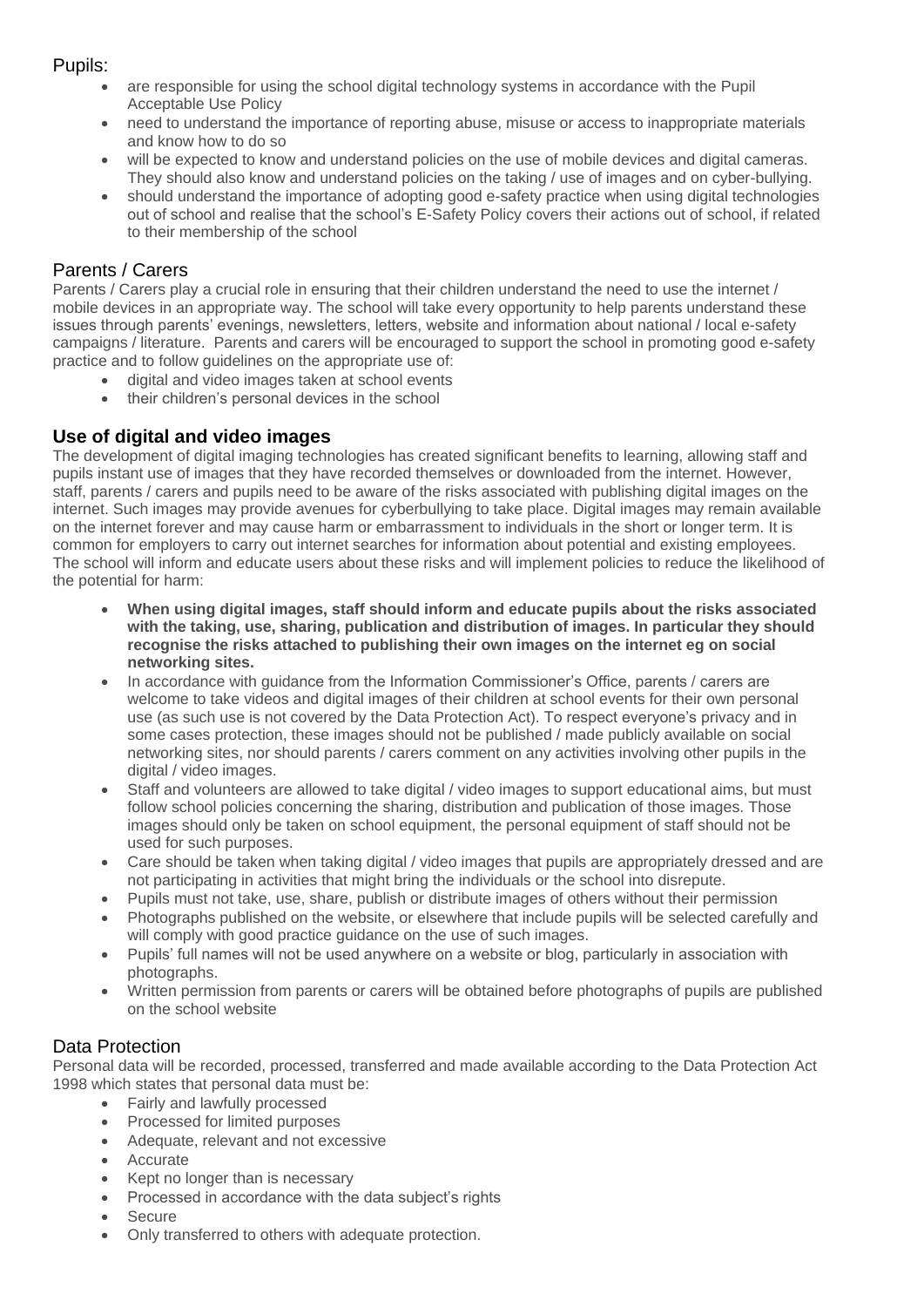The school must ensure that:

- It will hold the minimum personal data necessary to enable it to perform its function and it will not hold it for longer than necessary for the purposes it was collected for.
- Every effort will be made to ensure that data held is accurate, up to date and that inaccuracies are corrected without unnecessary delay.
- It has a Data Protection Policy
- It is registered as a Data Controller for the purposes of the Data Protection Act (DPA)
- Responsible persons are appointed Senior Information Risk Officer (SIRO) and Information Asset Owners (IAOs)
- Risk assessments are carried out
- It has clear and understood arrangements for the security, storage and transfer of personal data
- Data subjects have rights of access and there are clear procedures for this to be obtained
- There are clear and understood policies and routines for the deletion and disposal of data
- There is a policy for reporting, logging, managing and recovering from information risk incidents
- There are clear Data Protection clauses in all contracts where personal data may be passed to third parties
- There are clear policies about the use of cloud storage / cloud computing which ensure that such data storage meets the requirements laid down by the Information Commissioner's Office.

Staff must ensure that they:

- At all times take care to ensure the safe keeping of personal data, minimising the risk of its loss or misuse.
- Use personal data only on secure password protected computers and other devices, ensuring that they are properly "logged-off" at the end of any session in which they are using personal data.
- Transfer data using encryption and secure password protected devices.

When personal data is stored on any portable computer system, memory stick or any other removable media:

- the data must be encrypted and password protected
- the device must be password protected
- the device must offer approved virus and malware checking software
- the data must be securely deleted from the device once it has been transferred or its use is complete

Data held on portable devices must be transferred over to either the admin or curriculum server as soon as it is reasonably possible to do so. All data must then be deleted off the portable device.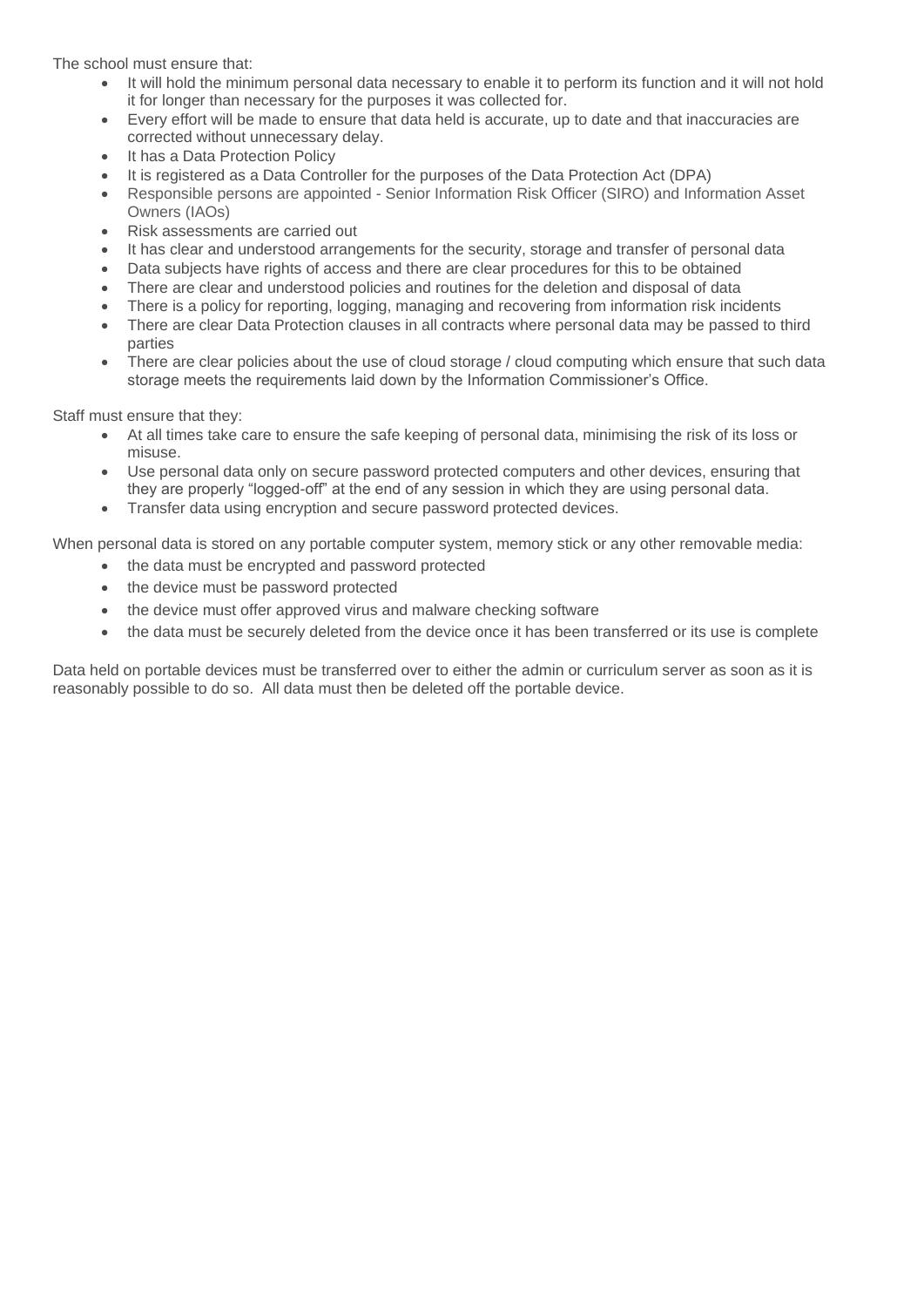## **Communications**

A wide range of rapidly developing communications technologies has the potential to enhance learning. The following table shows how the school currently considers the benefit of using these technologies for education outweighs their risks / disadvantages:

|                                                                 |         |                    |                             |                               | <b>Staff &amp; other adults Pupils</b> |                                 |                             |                                  |  |
|-----------------------------------------------------------------|---------|--------------------|-----------------------------|-------------------------------|----------------------------------------|---------------------------------|-----------------------------|----------------------------------|--|
| <b>Communication Technologies</b>                               | Allowed | <b>Not allowed</b> | Allowed at certain<br>times | Allowed for<br>selected staff | Not allowed                            | (securely<br>Allowed<br>stored) | Allowed at certain<br>times | Allowed with staff<br>permission |  |
| Mobile phones may be brought to school                          |         |                    | X                           |                               |                                        | X                               |                             |                                  |  |
| Use of mobile phones in lessons                                 |         | X                  |                             |                               | X                                      |                                 |                             |                                  |  |
| Use of mobile phones in social time                             | X       |                    |                             |                               | X                                      |                                 |                             |                                  |  |
| Taking photos on mobile phones / cameras                        |         | X                  |                             |                               | X                                      |                                 |                             |                                  |  |
| Use of other mobile devices e.g. tablets, gaming devices        | X       |                    |                             |                               |                                        | X                               |                             |                                  |  |
| Use of personal email addresses in school, or on school network | X       |                    |                             |                               | X                                      |                                 |                             |                                  |  |
| Use of school email for personal emails                         |         | X                  |                             |                               | X                                      |                                 |                             |                                  |  |
| Use of messaging apps                                           |         |                    |                             | X                             | X                                      |                                 |                             |                                  |  |
| Use of social media                                             |         |                    |                             | X                             | X                                      |                                 |                             |                                  |  |
| Use of blogs                                                    |         |                    |                             |                               |                                        |                                 |                             |                                  |  |

When using communication technologies the school considers the following as good practice:

- **The official school email service may be regarded as safe and secure and is monitored. Users should be aware that email communications are monitored.** Staff should therefore use only the school email service to communicate with others when in school, or on school systems (e.g. by remote access).
- **Users must immediately report, to the nominated person – in accordance with the school policy, the receipt of any communication that makes them feel uncomfortable, is offensive, discriminatory, threatening or bullying in nature and must not respond to any such communication.**
- **Any digital communication between staff and pupils or parents / carers (email, chat, VLE etc) must be professional in tone and content.** These communications may only take place on official (monitored) school systems. Personal email addresses, text messaging or social media must not be used for these communications.
- Pupils should be taught about e-safety issues, such as the risks attached to the sharing of personal details. They should also be taught strategies to deal with inappropriate communications and be reminded of the need to communicate appropriately when using digital technologies.
- Personal information should not be posted on the school website and only official email addresses should be used to identify members of staff.

### Social Media - Protecting Professional Identity

The schools have a duty of care to provide a safe learning environment for pupils and staff. Schools and local authorities could be held responsible, indirectly for acts of their employees in the course of their employment. Staff members who harass, cyberbully, discriminate on the grounds of sex, race or disability or who defame a third party may render the school or local authority liable to the injured party. Reasonable steps to prevent predictable harm must be in place.

The school provides the following measures to ensure reasonable steps are in place to minimise risk of harm to pupils, staff and the school through limiting access to personal information:

- Training to include: acceptable use; social media risks; checking of settings; data protection; reporting issues. Clear reporting guidance, including responsibilities, procedures and sanctions
- Risk assessment, including legal risk

School staff should ensure that:

- No reference should be made in social media to pupils, parents / carers or school staff
- They do not engage in online discussion on personal matters relating to members of the school community
- Personal opinions should not be attributed to the school or local authority
- Security settings on personal social media profiles are regularly checked to minimise risk of loss of personal information.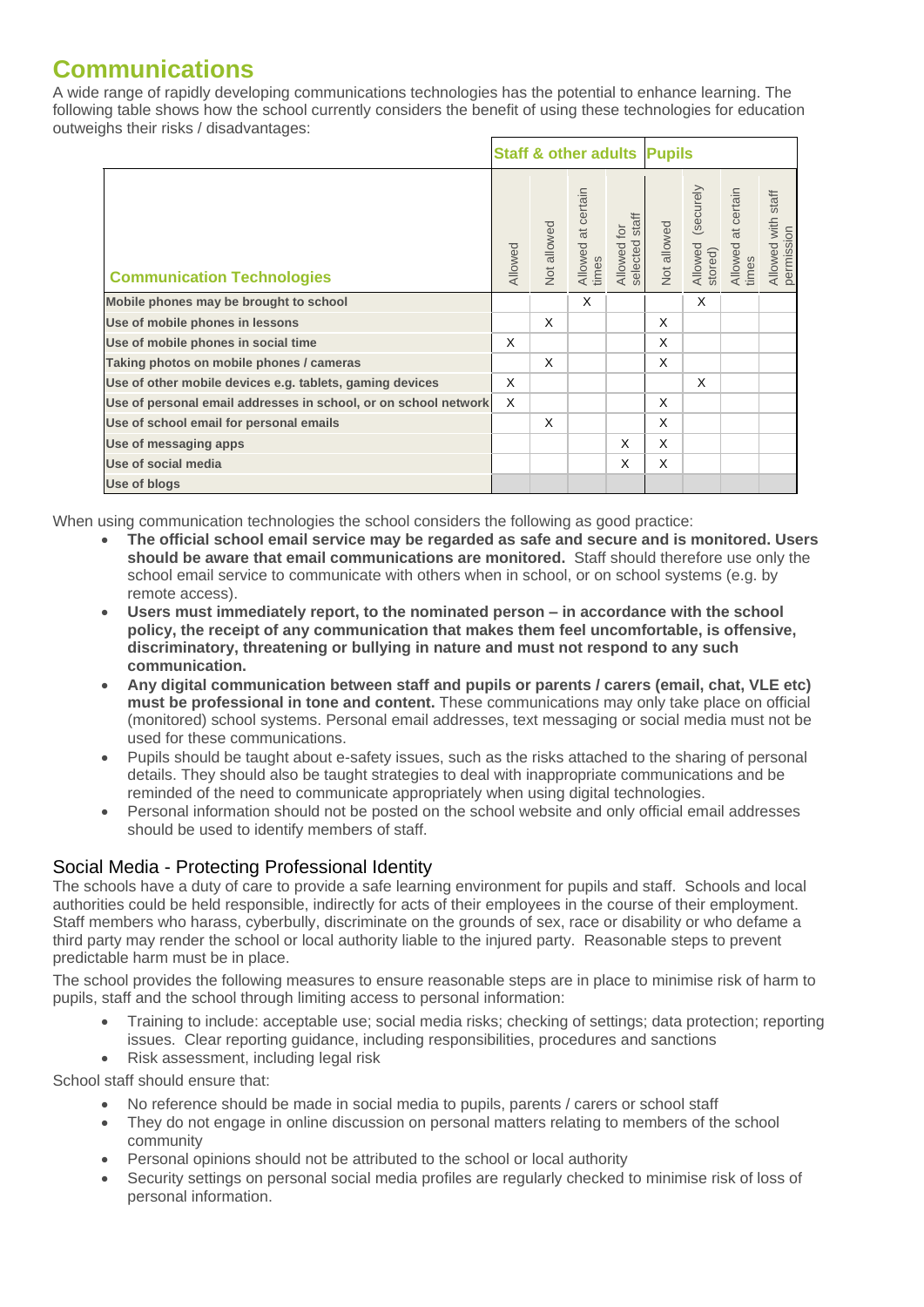#### Unsuitable / inappropriate activities

The school believes that the activities referred to in the following section would be inappropriate in a school context and that users, as defined below, should not engage in these activities in school or outside school when using school equipment or systems. The school policy restricts usage as follows:

| <b>User Actions</b>                                           |                                                                                                                                                                                         | Acceptable | at certain<br>Acceptable<br>times | nominated users<br>Acceptable for | Jnacceptable | Unacceptable and<br>illegal |
|---------------------------------------------------------------|-----------------------------------------------------------------------------------------------------------------------------------------------------------------------------------------|------------|-----------------------------------|-----------------------------------|--------------|-----------------------------|
| Users shall not<br>visit Internet<br>sites, make, post,       | Child sexual abuse images - The making, production or distribution of<br>indecent images of children. Contrary to The Protection of Children Act<br>1978                                |            |                                   |                                   |              | X                           |
| download,<br>upload, data                                     | Grooming, incitement, arrangement or facilitation of sexual acts against<br>children Contrary to the Sexual Offences Act 2003.                                                          |            |                                   |                                   |              | X.                          |
| transfer,<br>communicate or<br>pass on, material,<br>remarks, | Possession of an extreme pornographic image (grossly offensive,<br>disgusting or otherwise of an obscene character) Contrary to the<br><b>Criminal Justice and Immigration Act 2008</b> |            |                                   |                                   |              | X                           |
| proposals or<br>comments that                                 | criminally racist material in UK – to stir up religious hatred (or hatred on<br>the grounds of sexual orientation) - contrary to the Public Order Act 1986                              |            |                                   |                                   |              | X                           |
| contain or relate<br>lto:                                     | pornography                                                                                                                                                                             |            |                                   |                                   | X.           |                             |
|                                                               | promotion of any kind of discrimination                                                                                                                                                 |            |                                   |                                   | X.           |                             |
|                                                               | threatening behaviour, including promotion of physical violence or<br>mental harm                                                                                                       |            |                                   |                                   | X            |                             |
|                                                               | any other information which may be offensive to colleagues or breaches<br>the integrity of the ethos of the school or brings the school into<br>disrepute                               |            |                                   |                                   | X            |                             |
|                                                               | Using school systems to run a private business                                                                                                                                          |            |                                   |                                   | X.           |                             |
| safeguards employed by the school                             | Using systems, applications, websites or other mechanisms that bypass the filtering or other                                                                                            |            |                                   |                                   | X            |                             |
| Infringing copyright                                          |                                                                                                                                                                                         |            |                                   |                                   | X            |                             |
|                                                               | Revealing or publicising confidential or proprietary information (eg financial / personal<br>information, databases, computer / network access codes and passwords)                     |            |                                   |                                   | X            |                             |
|                                                               | Creating or propagating computer viruses or other harmful files                                                                                                                         |            |                                   |                                   | X.           |                             |
| internet)                                                     | Unfair usage (downloading / uploading large files that hinders others in their use of the                                                                                               |            |                                   |                                   | X.           |                             |
| On-line gaming (educational)                                  |                                                                                                                                                                                         |            |                                   |                                   | X.           |                             |
| On-line gaming (non educational)                              |                                                                                                                                                                                         |            |                                   |                                   | X            |                             |
| On-line gambling                                              |                                                                                                                                                                                         |            |                                   |                                   | X            |                             |
| On-line shopping / commerce                                   |                                                                                                                                                                                         |            |                                   |                                   | X            |                             |
| <b>File sharing</b>                                           |                                                                                                                                                                                         |            |                                   | X                                 |              |                             |
| Use of social media                                           |                                                                                                                                                                                         |            |                                   |                                   | X            |                             |
| Use of messaging apps                                         |                                                                                                                                                                                         |            |                                   | X                                 |              |                             |
|                                                               | Use of video broadcasting e.g. YouTube                                                                                                                                                  |            |                                   | X                                 |              |                             |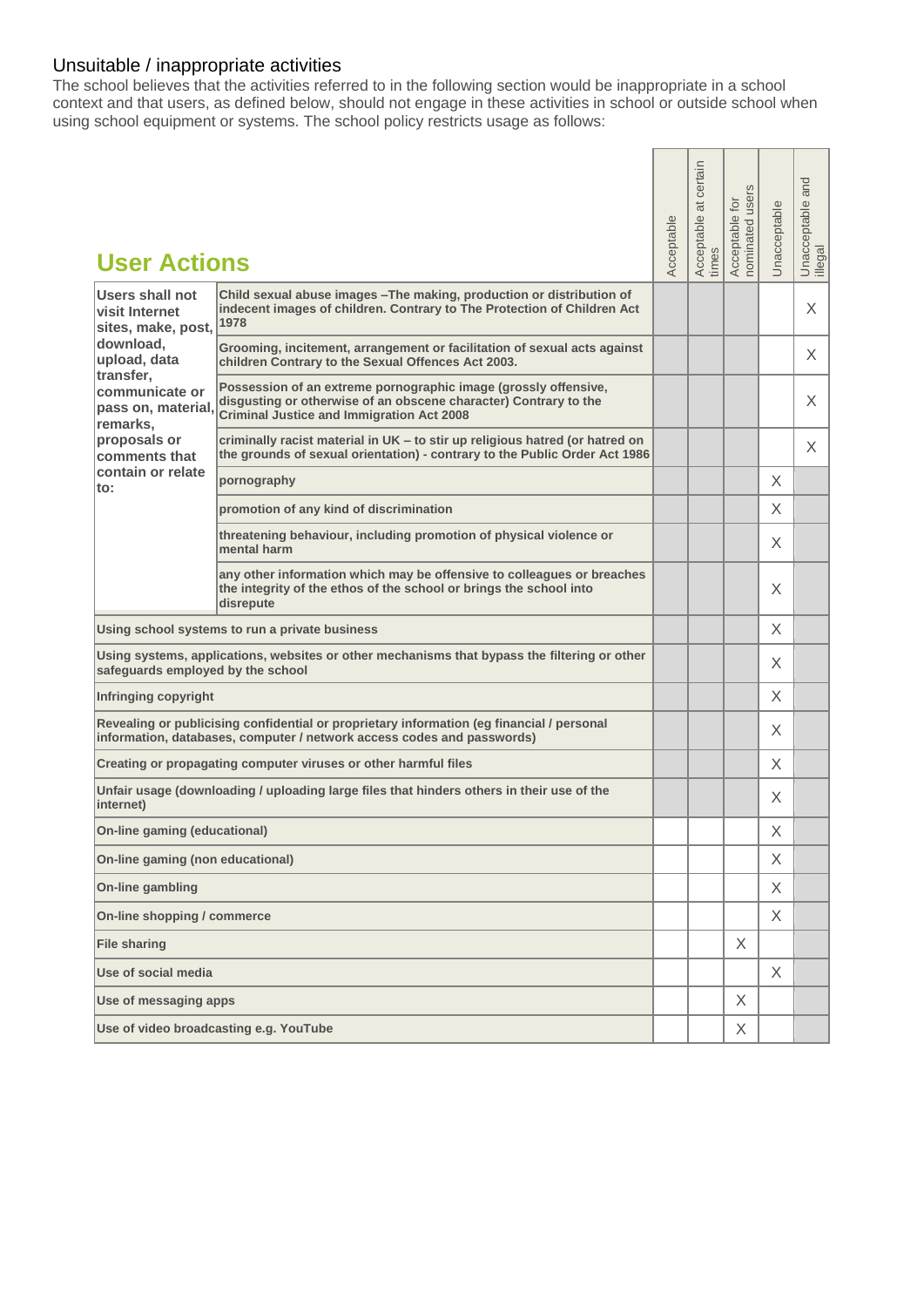## **Responding to incidents of misuse**

This guidance is intended for use when staff need to manage incidents that involve the use of online services. It encourages a safe and secure approach to the management of the incident. Incidents might involve illegal or inappropriate activities (see "User Actions" above).

#### **Illegal Incidents**

**If there is any suspicion that the web site(s) concerned may contain child abuse images, or if there is any other suspected illegal activity, report immediately to the police.**

#### **Other Incidents**

It is hoped that all members of the school community will be responsible users of digital technologies, who understand and follow school policy. However, there may be times when infringements of the policy could take place, through careless or irresponsible or, very rarely, through deliberate misuse.

#### **In the event of suspicion, all steps in this procedure should be followed:**

- Have more than one senior member of staff / volunteer involved in this process. This is vital to protect individuals if accusations are subsequently reported.
- Conduct the procedure using a designated computer that will not be used by young people and if necessary can be taken off site by the police should the need arise. Use the same computer for the duration of the procedure.
- It is important to ensure that the relevant staff should have appropriate internet access to conduct the procedure, but also that the sites and content visited are closely monitored and recorded (to provide further protection).
- Record the URL of any site containing the alleged misuse and describe the nature of the content causing concern. It may also be necessary to record and store screenshots of the content on the machine being used for investigation. These may be printed, signed and attached to the form (except in the case of images of child sexual abuse – see below)
- Once this has been completed and fully investigated the group will need to judge whether this concern has substance or not. If it does then appropriate action will be required and could include the following:
	- *•* Internal response or discipline procedures
	- *•* Involvement by Local Authority or national / local organisation (as relevant)
	- *•* Police involvement and/or action
- **If content being reviewed includes images of Child abuse then the monitoring should be halted and referred to the Police immediately. Other instances to report to the police would include:**
	- incidents of 'grooming' behaviour
	- *•* the sending of obscene materials to a child
	- *•* adult material which potentially breaches the Obscene Publications Act
	- *•* criminally racist material
- other criminal conduct, activity or materials
- **Isolate the computer in question as best you can. Any change to its state may hinder a later police investigation.**

It is important that all of the above steps are taken as they will provide an evidence trail for the *school* and possibly the police and demonstrate that visits to these sites were carried out for child protection purposes. The completed form should be retained by the group for evidence and reference purposes.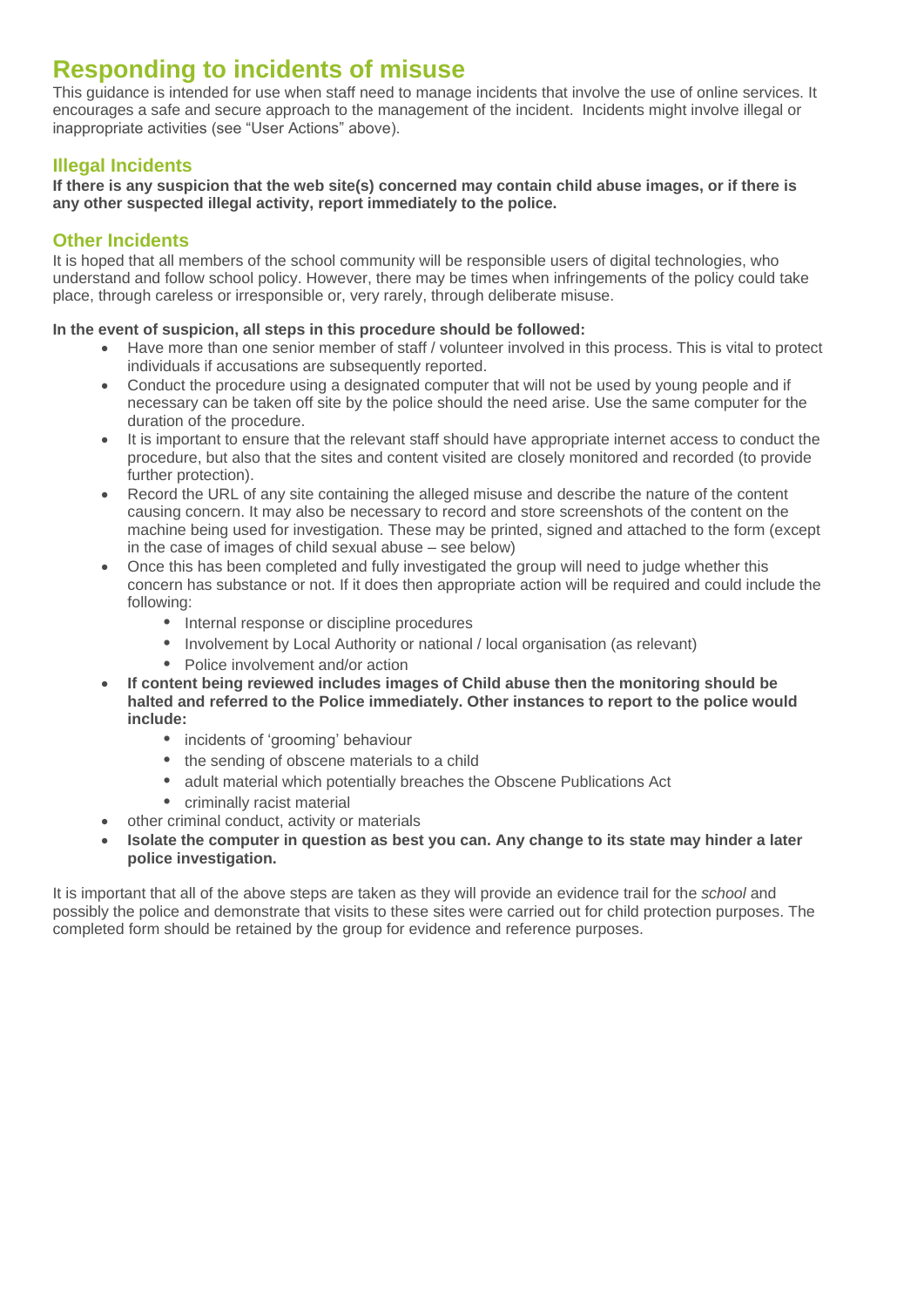#### **School Actions & Sanctions**

It is more likely that the school will need to deal with incidents that involve inappropriate rather than illegal misuse. It is important that any incidents are dealt with as soon as possible in a proportionate manner, and that members of the school community are aware that incidents have been dealt with. It is intended that incidents of misuse will be dealt with through normal behaviour / disciplinary procedures as follows:

| <b>Pupils</b>                                                                                                                                                      | <b>Actions / Sanctions</b> |                                                     |                       |                 |                                                                  |                        |                                                |         |                                                |
|--------------------------------------------------------------------------------------------------------------------------------------------------------------------|----------------------------|-----------------------------------------------------|-----------------------|-----------------|------------------------------------------------------------------|------------------------|------------------------------------------------|---------|------------------------------------------------|
| Incidents:                                                                                                                                                         | Refer to class teacher /   | <b>School Business</b><br>Deputy Head or<br>Manager | Refer to Head teacher | Refer to Police | Refer to IT Consultant for action<br>re filtering / security etc | nform parents / carers | Removal of network / internet<br>access rights | Warning | Further sanction e.g. detention /<br>exclusion |
| Deliberately accessing or trying to access material that could be<br>considered illegal (see list in earlier section on unsuitable /<br>inappropriate activities). |                            | $\times$                                            | $\times$              | X               |                                                                  |                        |                                                |         |                                                |
| Unauthorised use of non-educational sites during lessons                                                                                                           |                            |                                                     | X                     |                 |                                                                  |                        |                                                |         |                                                |
| Unauthorised use of mobile phone / digital camera / other mobile device                                                                                            |                            | X                                                   | $\times$              |                 |                                                                  |                        |                                                |         |                                                |
| Unauthorised use of social media / messaging apps / personal email                                                                                                 |                            | X                                                   | $\times$              |                 |                                                                  |                        |                                                |         |                                                |
| Unauthorised downloading or uploading of files                                                                                                                     |                            | X                                                   | X                     |                 |                                                                  |                        |                                                |         |                                                |
| Allowing others to access school network by sharing username and<br>passwords                                                                                      | X                          | X                                                   | X.                    |                 |                                                                  |                        |                                                |         |                                                |
| Attempting to access or accessing the school network, using another<br>student's / pupil's account                                                                 | $\times$                   | $\overline{X}$                                      | $\times$              |                 |                                                                  |                        |                                                |         |                                                |
| Attempting to access or accessing the school network, using the account of<br>a member of staff                                                                    |                            | $\times$                                            | X                     |                 |                                                                  |                        |                                                |         |                                                |
| Corrupting or destroying the data of other users                                                                                                                   |                            | X                                                   | X                     |                 |                                                                  |                        |                                                |         |                                                |
| Sending an email, text or message that is regarded as offensive,<br>harassment or of a bullying nature                                                             |                            | X                                                   | X                     |                 |                                                                  | X                      |                                                |         |                                                |
| Continued infringements of the above, following previous warnings or<br>sanctions                                                                                  |                            | X                                                   | $\times$              |                 |                                                                  |                        |                                                |         |                                                |
| Actions which could bring the school into disrepute or breach the integrity of<br>the ethos of the school                                                          |                            | $\times$                                            | X                     |                 |                                                                  | X                      |                                                |         |                                                |
| Using proxy sites or other means to subvert the school's / academy's<br>filtering system                                                                           |                            |                                                     | X                     |                 |                                                                  |                        |                                                |         |                                                |
| Accidentally accessing offensive or pornographic material and failing to<br>report the incident                                                                    |                            |                                                     | $\times$              |                 |                                                                  | $\times$               |                                                |         |                                                |
| Deliberately accessing or trying to access offensive or pornographic<br>material                                                                                   |                            |                                                     | X                     | X               |                                                                  | X                      |                                                |         |                                                |
| Receipt or transmission of material that infringes the copyright of another<br>person or infringes the Data Protection Act                                         |                            | X                                                   | X                     | X               |                                                                  | X                      |                                                |         |                                                |